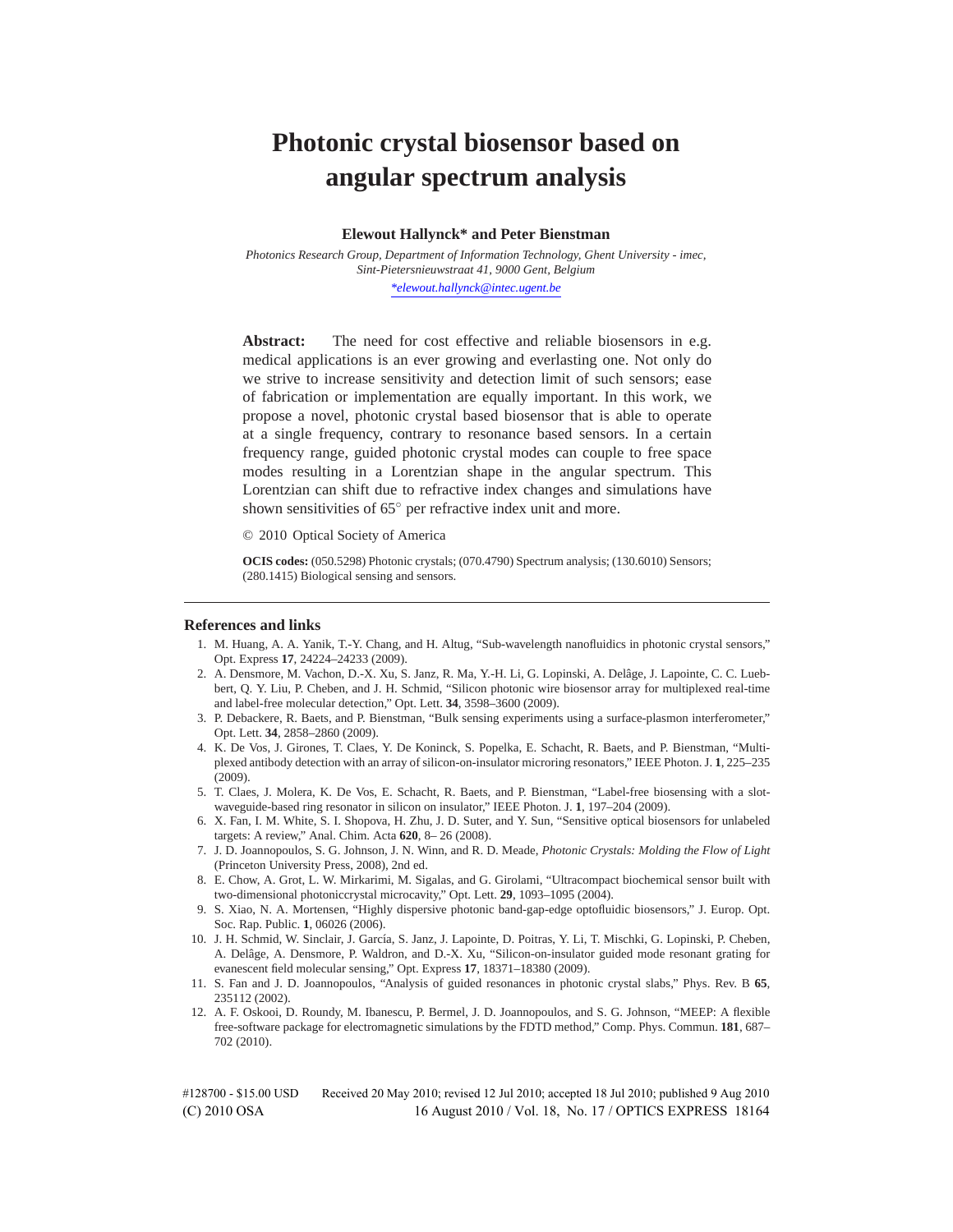- 13. A. Hessel and A. A. Oliner, "A new theory of wood's anomalies on optical gratings," Appl. Opt. **4**, 1275–1297 (1965).
- 14. A. A. Yanik, M. Huang, A. Artar, T.-Y. Chang, and H. Altug, "Integrated nanoplasmonic-nanofluidic biosensors with targeted delivery of analytes," Appl. Phys. Lett. **96**, 021101 (2010).
- 15. N. L. Thomas, R. Houdre, M. V. Kotlyar, D. O'Brien, and T. F. Krauss, "Exploring light propagating in photonic ´ crystals with fourier optics," J. Opt. Soc. Am. B **24**, 2964–2971 (2007).
- 16. T. Kan, K. Matsumoto, and I. Shimoyama, "Nano-pillar structure for sensitivity enhancement of spr sensor," in "Solid-State Sensors, Actuators and Microsystems Conference, 2009. TRANSDUCERS 2009. International," (2009), pp. 1481–1484.

# **1. Introduction**

Optical biosensing is a research field that, despite already being around for quite a few years, to this day still yields a great deal of scientific output [1–5]. This comes as no surprise as there is and always will be a need for cost effective and reliable biosensors and this in many domains (e.g. medical, food production, military).

There are basically two types of photonics based biosensors: fluorescent based and labelfree ones. In a fluorescent based sensing scheme, the molecules that we want to measure need to be labeled with a fluorescent or radioactive marker. When illuminating the molecules, the labels will emit light or a radiowave and depending on the intensity of the captured signal, we can determine the concentration. Although this seems a fairly simple method, the labeling procedure of the biomolecules is quite complicated. An alternative is making use of labelfree sensing. In label-free sensing, biomolecules bond with receptor molecules attached to the sensor. Due to this bonding, the refractive index close to the sensing area will change. The change in refractive index is then a measure for the concentration of the biomolecules. Apart from this, label-free sensors can also be used for measuring a bulk refractive index (e.g. when immersing the sensor in water with a certain NaCl concentration).

Quite a few biosensor concepts using photonics have been investigated over the years [6]. Here we present a novel sensing method, based on photonic crystals (PhCs) [7]. There are already several ways to design a PhC biosensor: measuring the shift of a resonance peak induced by a defect in the PhC [8], monitoring the band gap shift [9] or making use of guided resonances [10]. In the first two cases, light is constantly guided in the plane of the PhC, in the latter case, the direction of the incident and outgoing light is out of the PhC plane. In the sensing concept described in this paper, the incident light comes in in the plane of the PhC and is then coupled out of the plane, much like a grating coupler (see Fig. 1).



Fig. 1. Light enters the PhC biosensor by means of a waveguide and is coupled to free space as a beam with inclination  $\theta$  and azimuth  $\phi$  (left). The simulated structure used for FDTD simulations is shown in the right figure. All sizes are normalized to the lattice constant *a*. The grid resolution used is 56 pixels per unit of distance.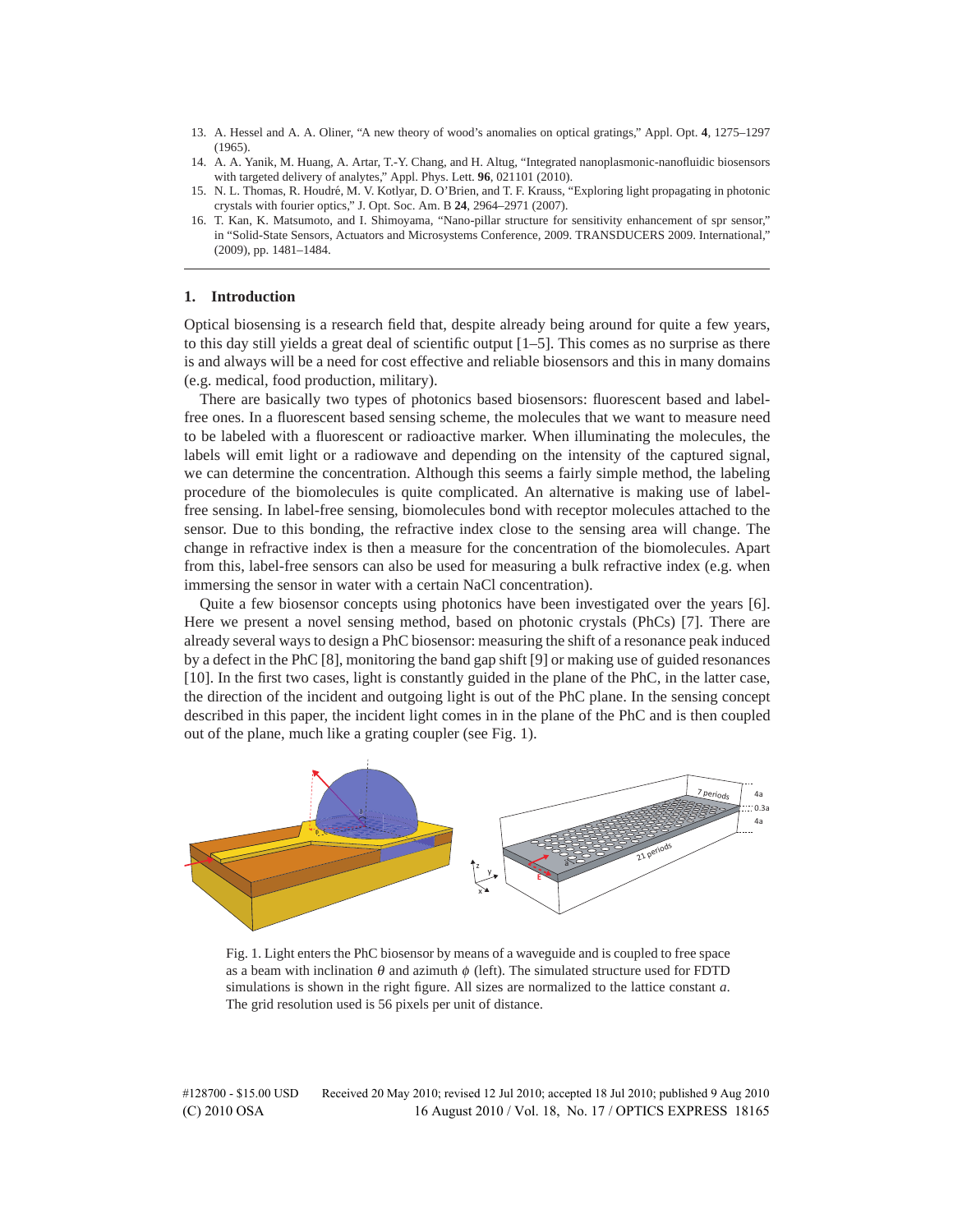### **2. Angular spectrum analysis sensor concept and simulation methods**

In photonic crystals there are two types of guided modes: modes above and below the light line. The modes below the light line are true guided modes and possess an infinite lifetime. The other modes (above the light line) are called resonant guided modes [11] and can couple to the continuous spectrum of free space modes. It is the latter type that determines the behaviour of the proposed structure. Figure 2 shows the transmission, reflection and radiated (either upwards or downwards since the structure is symmetric) flux spectra of a 0.3*a* thick bulk silicon PhC slab comprising holes of diameter 0.8*a* in a triangular lattice (where *a* is the lattice constant), excited with x-polarized light in the ΓM direction (see Fig. 1 (right)). The refractive index in the holes as well as that of the cladding layers above and below the PhC slab is 1.33, the refractive index of water. The resolution is set to 56 pixels per unit of distance. Simulations are carried out using a freely available FDTD method [12]. Note that the sum of the flux spectra does not equal 1 as the flux planes defined in our simulations do not constitute a closed volume (the flux plane for out of plane radiation is located at a relatively large distance from the slab and the flux planes for reflection and transmission only cover the input waveguide).



Fig. 2. In a certain frequency region, above the light line, guided modes can couple to free space modes. The fluxes shown in this figure are calculated for a triangular silicon PhC slab with hole diameter 0.8*a*, thickness 0.3*a*, excited in the ΓM direction. The radiation flux represents either the down- or upward direction since the structure is symmetric.

In Fig. 2 we see a clearly marked frequency region bound by dips in the out of plane radiated flux. In order to determine what exactly is happening in this region, we must examine the fields themselves. Figure 3 shows the calculated angular spectrum of the Poynting vector projected on the vertical direction for a certain frequency in the region of interest.

We can distinguish the Lorentzian shape [13] which we would expect to see due to the resonant coupling of guided modes to free space modes. As with other diffraction gratings, the angle at which a beam with a certain frequency is radiated, is determined by the momentum matching condition. The angular position of the peak shifts not only in function of frequency but also due to changes in refractive index which makes it interesting for sensing applications.

Now that we have qualitatively determined a shift, we can perform a quantitative analysis.

# **3. Simulation results**

There are a lot of parameters that can be tuned when designing this structure. In the following, the results of extensive FDTD simulations are presented for the most important of these parameters: the type of cladding configuration and the direction of light excitation.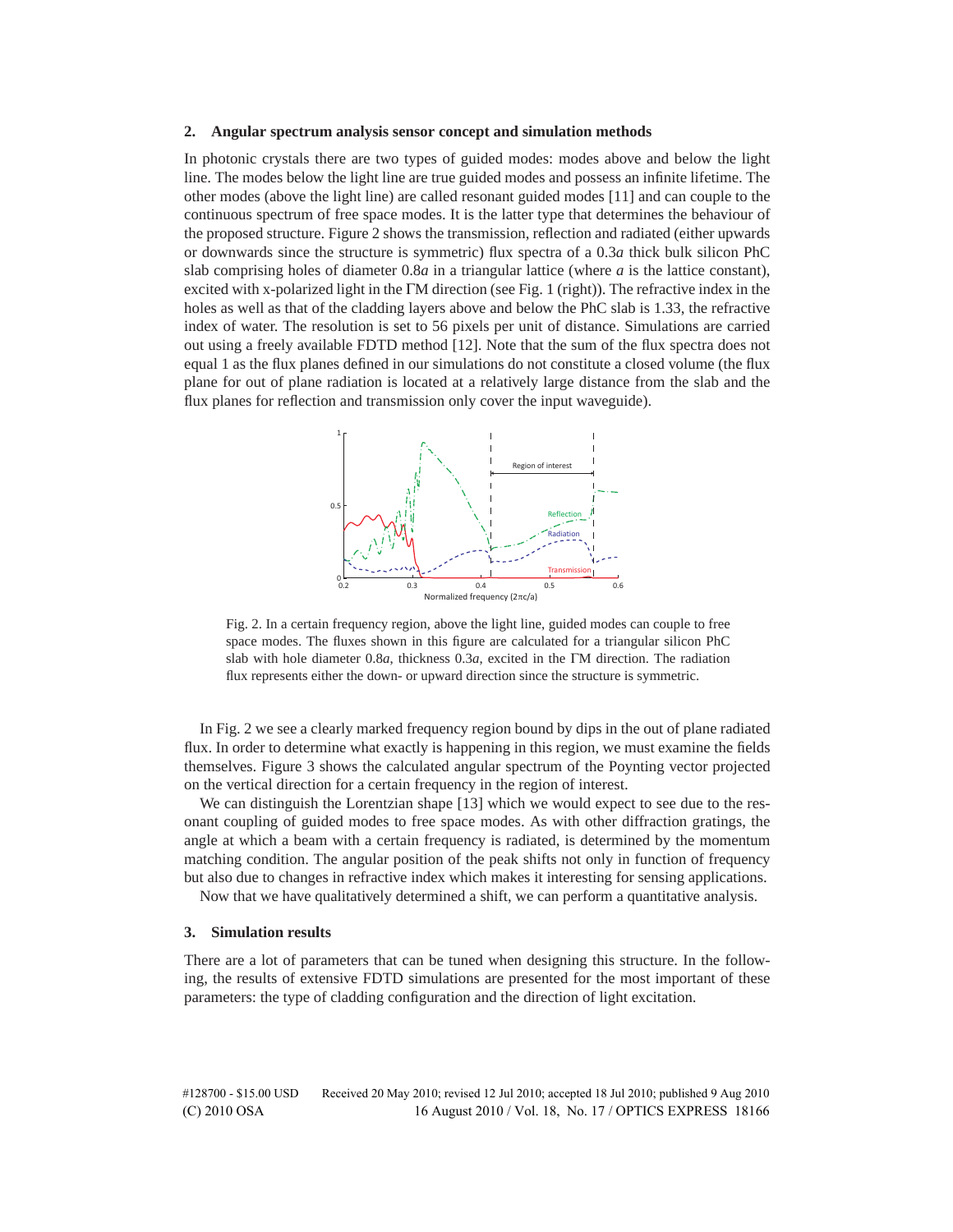

Fig. 3. The angular spectrum (left) and cross-section at  $\phi = 0^\circ$  (right) of the vertically projected Poynting vector of the proposed structure with a symmetric cladding (i.e. refractive index above and below PhC slab equals that of the holes) at normalized frequency 0.53488. A Lorentzian resonance shape is clearly visible.

# *3.1. Different cladding configurations*

Depending on fabrication and implementation of microfluidics [1,14], one can wonder how the situation with respect to the refractive index in the neighbourhood of the PhC membrane will become. Therefore, we have studied the three main situations that can arise: only the refractive index in the PhC holes changes and above and below the membrane, there is air (henceforth called the *no cladding* type), one cladding layer consists of air while the other has the same refractive index as that of the holes (*asymmetric cladding*) or both cladding layers and holes experience a change in refractive index (*symmetric cladding*). For each of these situations, simulations have been carried out for several refractive indices which allows us to determine a shift per refractive index unit (RIU).

There are two ways to see a kind of shift: we can look at the angular spectrum for a fixed frequency by using a spatial Fourier measurement setup [15] or we measure the power for a given angle while scanning the frequency range. Both methods have been investigated and the results for the different cladding configurations are presented in Fig. 4. It should however be noted that the major advantage of the first method is that the light source in a fabricated device only needs to be single frequency.



Fig. 4. As expected, the shift for the symmetric cladding configuration is the highest in both approaches (left: monitoring angular shift at a fixed frequency; right: measuring frequency shift at a fixed angle).

Like we would intuitively expect, for both measurement methods, the *symmetric cladding* type is more sensitive than the *asymmetric cladding* configuration which is in turn more sensitive than the *no cladding* type. When measuring using the Fourier setup, it is advised to measure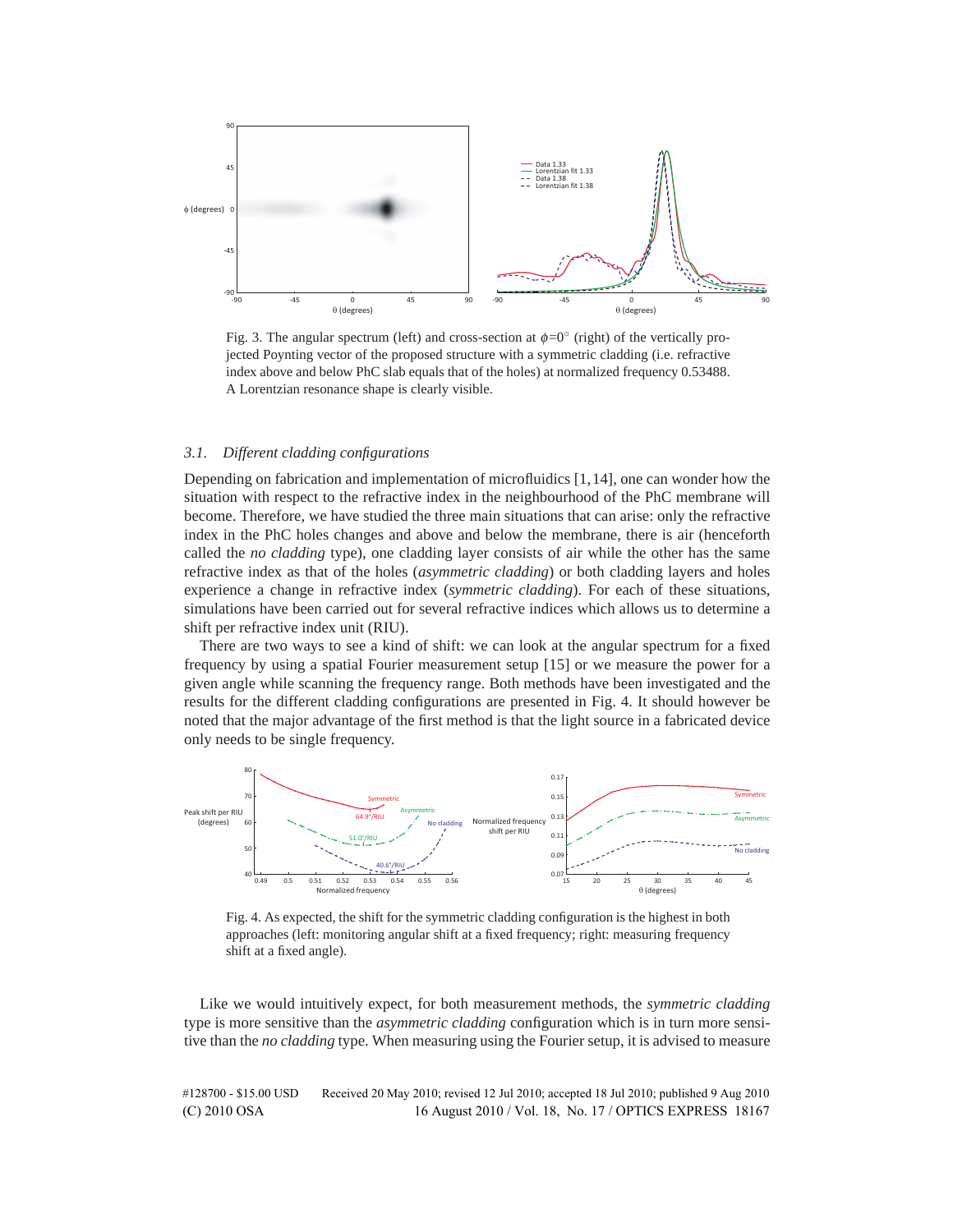at a high frequency because a) the light is coupled out at an angle close to the normal and is therefore easier to capture using a lens and b) as will become apparent in what follows, the width of the resonance peak decreases with increasing frequency.

Using the other measurement method, we see for the three types a gradual increase of sensitivity with increasing angle until it becomes stable at about 25◦ and onwards.

# *3.2. Excitation along the* Γ*K direction*

Up until now, we have always excited light in the PhC along the ΓM direction. Exciting it along the perpendicular ΓK direction gives a slightly different angular spectrum as shown in Fig. 5.





We can see that the Lorentzian shape is distorted (more clearly visible in the right part of Fig. 5) and that now also light is scattered at an angle  $\phi = 90^\circ$ .

As it is difficult to fit a proper Lorentzian to the ΓK spectra we can make an estimation of the shift by simply observing the maxima of the peaks. It turns out that the sensitivity is roughly equal to that of the structure excited in the ΓM direction.

# *3.3. Other parameters*

It is clear that there are still a lot of other properties that can be optimized (e.g. the shape of the unit cell, slab thickness, polarization of incident light, the periodic lattice). We have investigated the effect of the number of periods in the direction of light propagation but have found that it is of little influence. The hole diameter has been chosen sufficiently large as to maximize the light-matter interaction keeping in mind technological limitations for eventual fabrication of the device (i.e. minimal distance between adjacent holes). The influence of the slab thickness has been investigated briefly and we have found that with decreasing thickness, the frequency region in which the Lorentzian shape appears widens and shifts to higher frequencies and the sensitivity also slightly increases.

# *3.4. Noise analysis and detection limit*

In simulations, it is virtually impossible to take into account all noise factors that will influence measurements (e.g. temperature variations, fabrication errors). In order to already make some predictions on how the structure will react due to this noise, we can add Gaussian noise to the simulated signal. By performing a Monte Carlo simulation, i.e. repeatedly determining the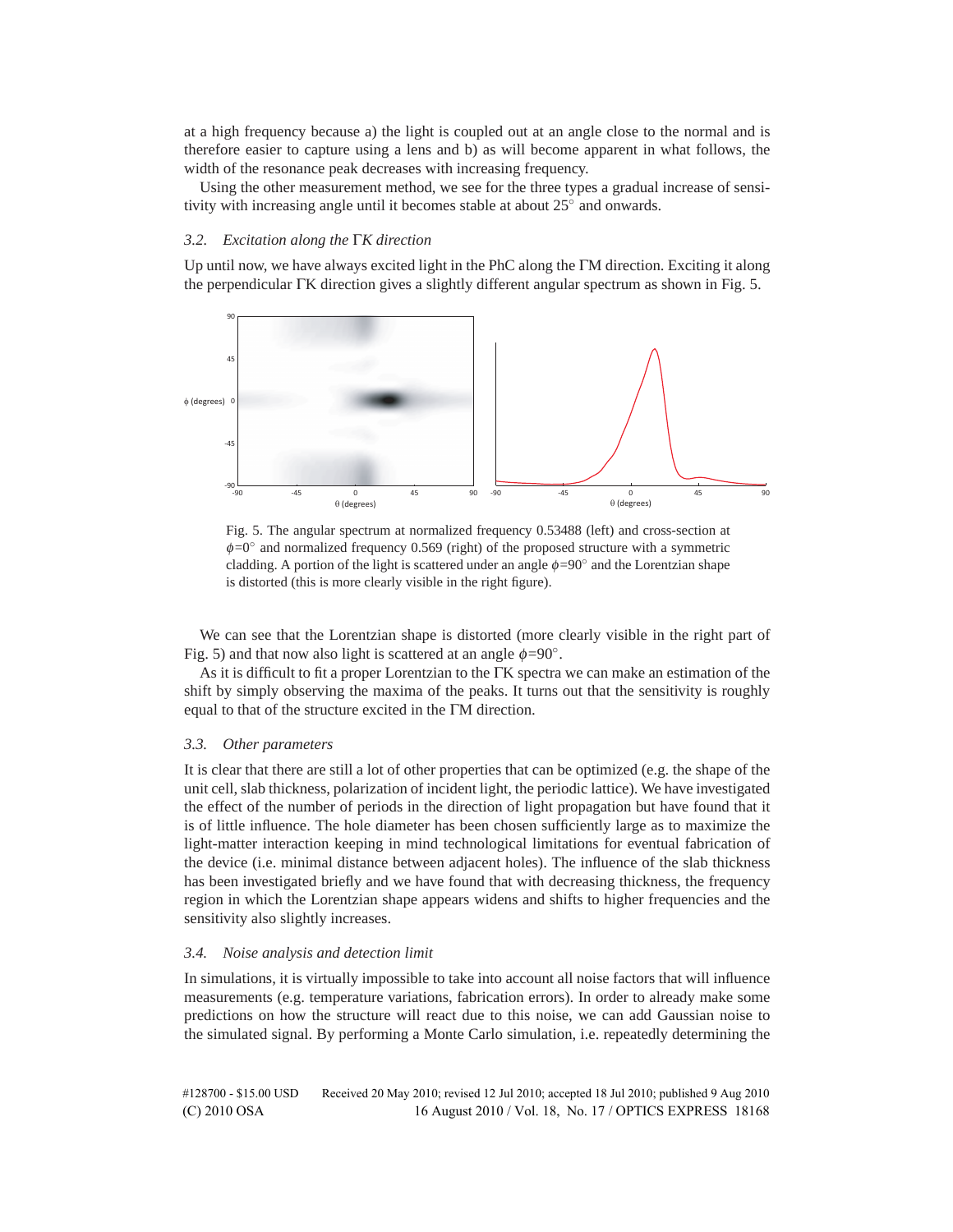peak position of a noise-ridden signal, it is possible to determine the spread on the calculated peak position: by fitting a Gaussian distribution to the determined peak positions we extract the spread <sup>σ</sup>. This spread is in turn a measure for the detection limit. Measurements of other structures using our Fourier measurement setup have shown, on average, a signal-to-noise ratio (SNR) of 22 dB. The amplitude of the added noise in the Monte Carlo simulation is therefore chosen as to reach the same SNR.



Fig. 6. Adding noise in Monte Carlo simulations delivers the spread  $\sigma$  on correct peak detection (left). The width of the peak, which is in itself dependent on the angle  $\theta$ , is directly related to this  $\sigma$ . Using this information, we can calculate (right) the detection limit (considering the worst case/largest  $\sigma$  of the shifted peaks). The detection limit is smallest at a high frequency as this is where the peak width is smallest.

Figure 6 leads us to conclude that the spread  $\sigma$  is practically independent of the cladding configuration (variations are due to numerical and statistical errors) but above all, we can say that the spread increases with the angle  $\theta$ . As already mentioned above, it is therefore interesting to work at a high frequency, which is at small angle  $\theta$ , close to the normal to the PhC membrane.

Instead of looking at the sensitivity, a more commonly used figure of merit is the detection limit which is defined here as  $\sigma$ /shift. Figure 6 shows the detection limit in function of the frequency for the Fourier setup measurement method. As expected, the detection limit is highest for high frequencies due to the small peak width at these frequencies. If we would be able to increase the SNR of the measurement setup, the detection limit could also improve. Simulations have shown that the detection limit is linearly related to the noise amplitude.

## **4. Conclusions**

Exploiting the coupling of guided to free space modes, we have devised a new photonic crystal based biosensor concept. The major advantage of this device over resonance based sensors (e.g. ring resonators) is that it is able to operate at a single frequency. With a simulated sensitivity of 65◦ per RIU, the proposed device performs better than a SPR sensor in the angular regime (i.e. operating at a single wavelength) [16]. Furthermore, when fabricating the device there is no need for a metal deposition step or a coupling prism.

If a broadband light source is available, it is possible to operate the device in a reciprocal way by measuring the peak frequency shift at a fixed angle.

#### **Acknowledgments**

The author would like to thank imec for providing a research grant. Also gratitude towards K. Van Acoleyen for information on the Fourier setup.

This work was carried out using the Stevin Supercomputer Infrastructure at Ghent University.